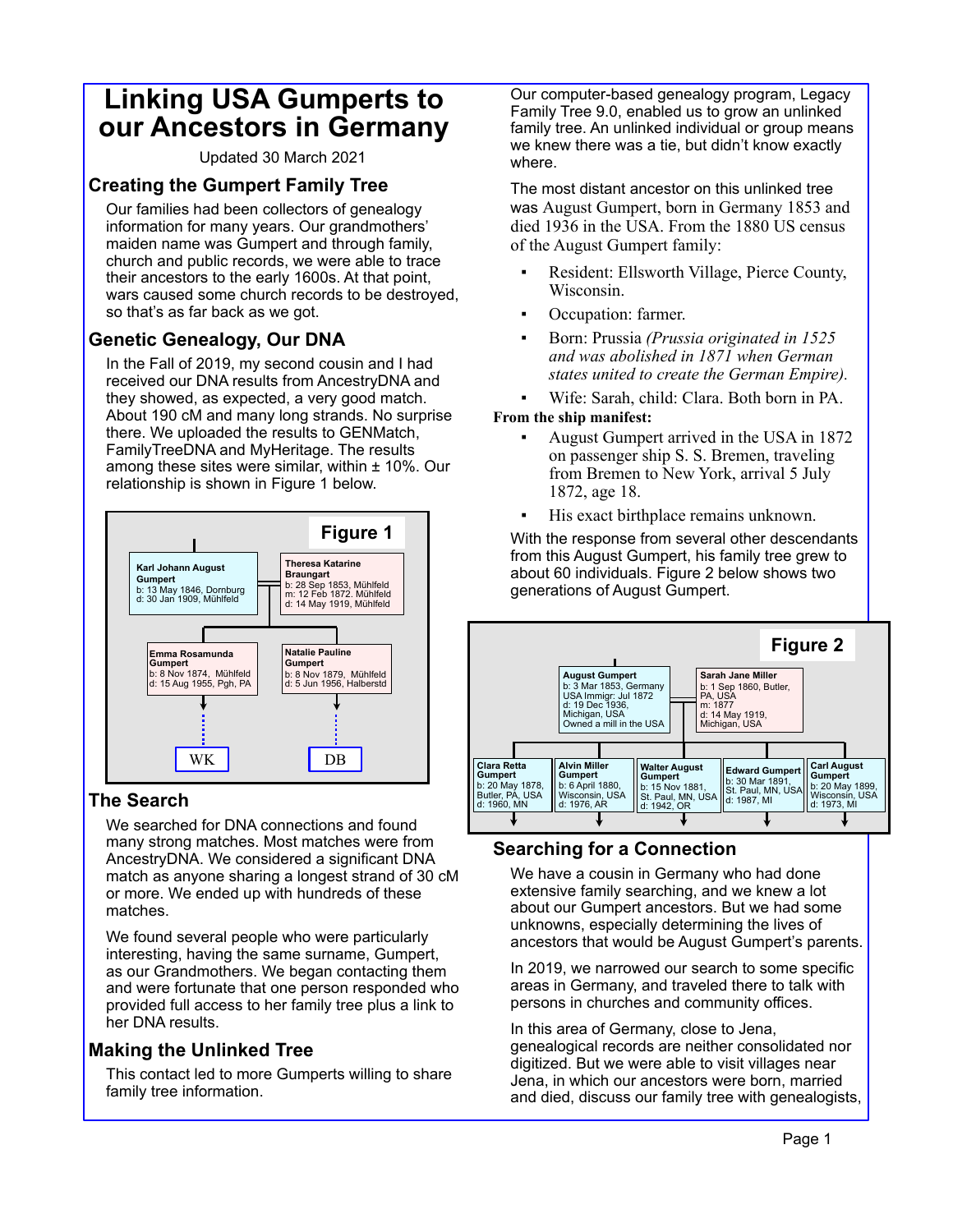and made some progress in narrowing down a possible link.

The following are photographs of the churches frequented by our ancestors. Figures 3 and 4 are churches near Jena, Thuringia. Figure 5, shows the Mühlfeld, Bavaria church, just over 90 miles away from Jena.

#### **Not Quite There**

Unfortunately, 2020 was not a year for traveling, so we will have to return in the future and continue our search.

This is a good example of a brick wall, and we know there's a way through, but we haven't YET found the way. We are in communication with people in Germany with access to church and community records.



**Figure 3** Lichtenau Church photographed October 2019.

Lichtenau Stadt Neustadt an der Orla Saale-Orla-Kreis



**Figure 4 Dornburg Church** photographed October 2019.



**Figure 5**

Mühlfeld **Church** photographed October 2010.





### **Figure 6**

The village of Lichtenau from across the small lake. The church is in the center. Photographed October 2019.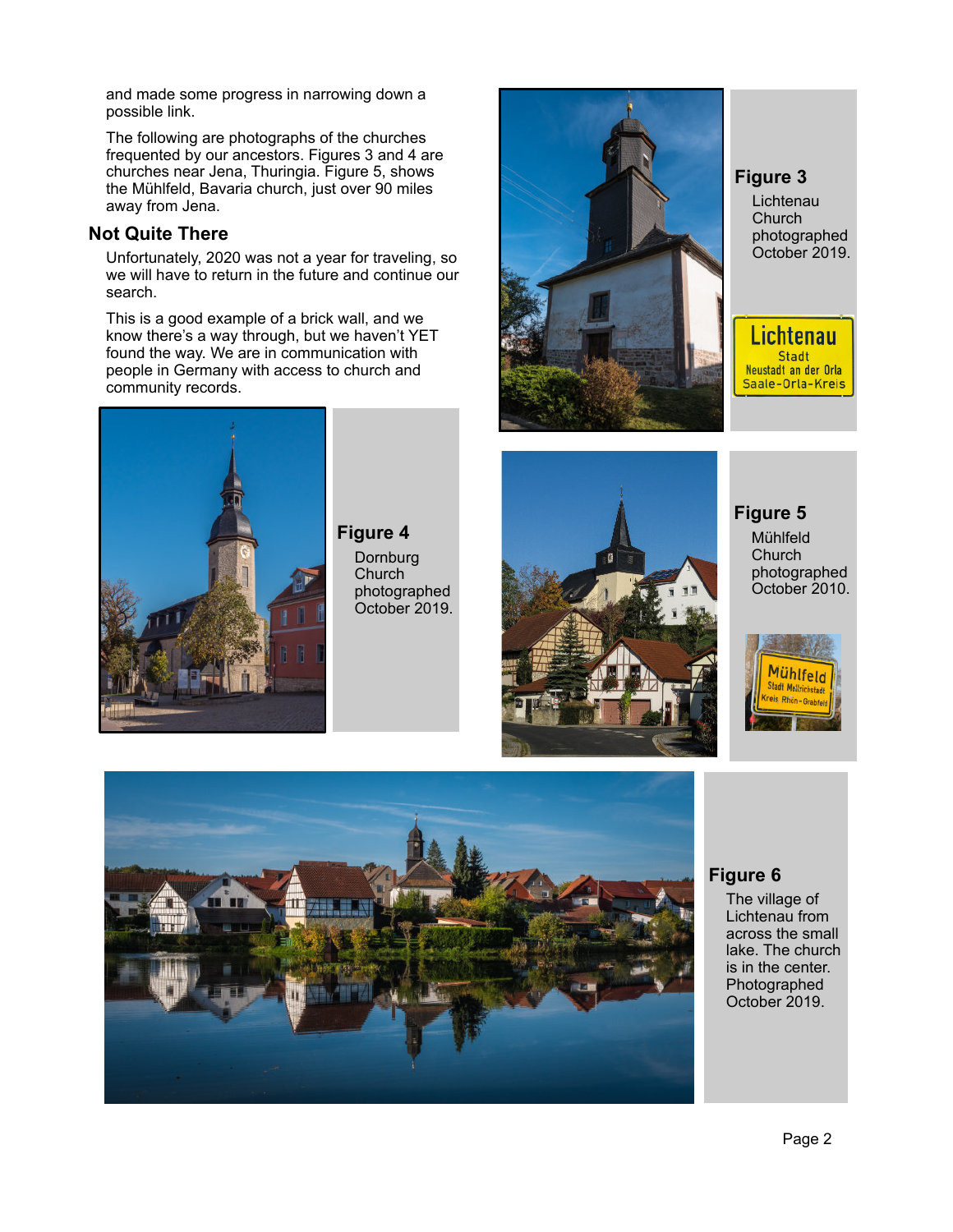**Figure 7** August Gumpert's application for United States citizenship on 14 Apr 1888.

114 SUPREME COURT **United States of America.** STATE OF MINNESOTA. County of Ramsey. august Aun ally app te of Minnesota, being a Court of Record, and m German hver  $v \sim 1$ a furnition  $n_{\rm s}$ all alles fidelity State or Sovereignty whatever, and part. to the Cru of he is a subject.  $A. D. 188$  %

The following pages show further details of our analysis.

#### Figure 8

This figure combines and extends Figures 1 and 2 and shows where we believe the family trees should be connected. August Gumpert's descendants are shown and underneath (bottomright) are the individuals with whom we have DNA matches.

The box on the lower left lists the amount of DNA match between us and the descendants of August Gumpert. Full names of living people are obscured for privacy.

If we hypothesize a connection between the trees with one of the children of Karl Gottlieb Gumpert (1783 - ?) then the relationship with living USA relatives would be fourth cousin (4C) and fourth cousin once removed (4C1R). Note that 'once removed' is a generation younger.

(This chart was provided to German genealogy investigators, hence the German text).

#### Figure 9

Source: Thorsten Müller. Update March 3, 2021, sent by Daniela Blöthner, Verwaltung Pfarrbüro, Trockenborn, Germany. Added spouses for Carl Gottlieb's four daughters.

We need the connection for his two youngest sons.

#### Figure 10

This is Blaine Bettinger's DNA Relationship Chart.

For this version, he has collected information from over 60,000 user submissions with known relationships.

#### Figure 11

Histogram showing how shared DNA varies. For fourth cousin, there was data from 2752 relationships and for fourth cousin once removed, there was 2383 relationships. For both of these, there was the possibility that there would be no sharing of DNA with such a distant relationship.

#### Figure 12

Like Figure 10, this shows one generation closer relationship, third cousin (3C) and third cousin once removed (3C1R). We included this to investigate our hypothesized matching area, allowing for a connection with Johann Georg Gumpert (1810 - 1856).

Questions, comments, email:

[wck2345@gmail.com](mailto:wck2345@gmail.com) [ddk2345@gmail.com](mailto:ddk2345@gmail.com)

> W. K., D. B. 30 Mar 2021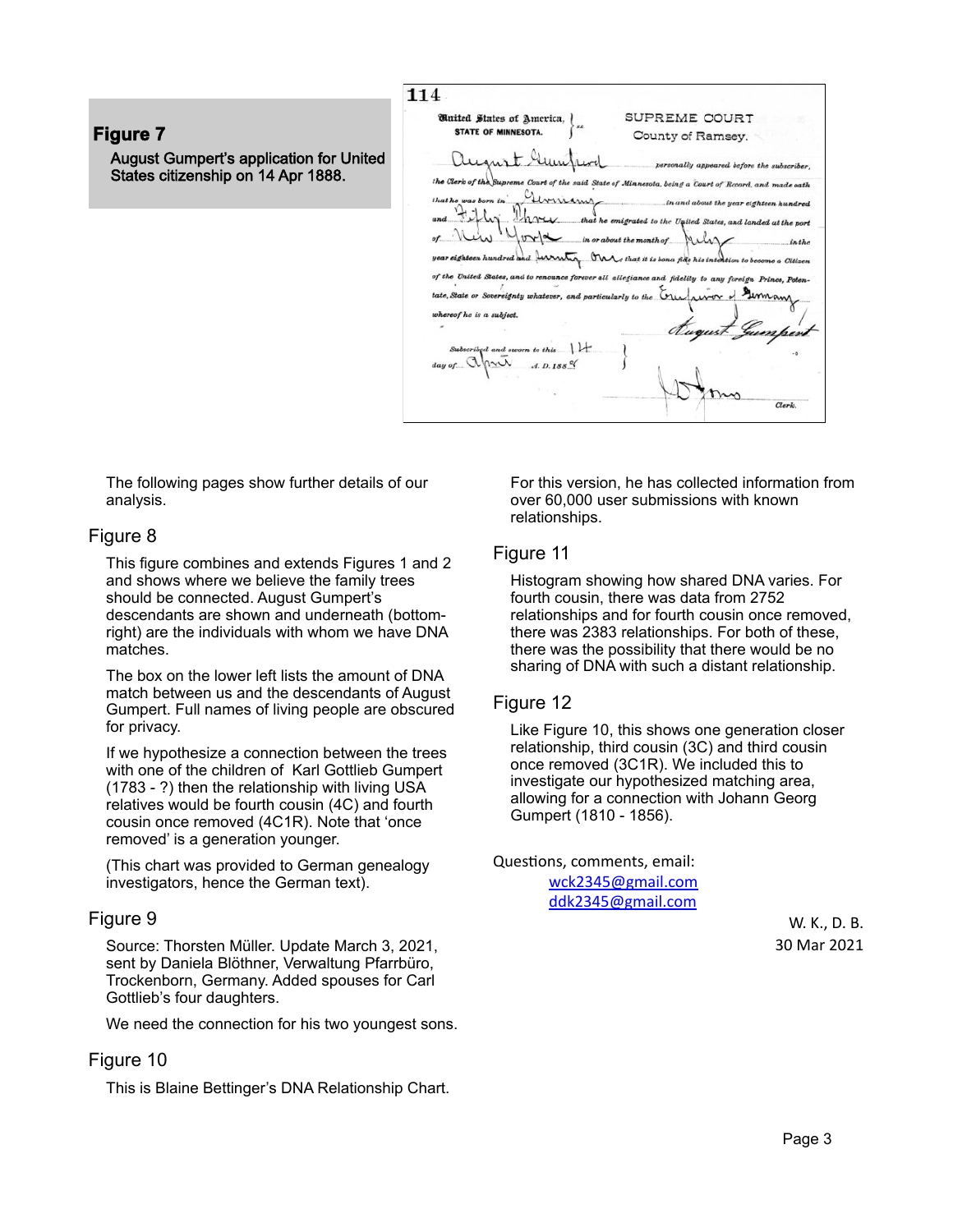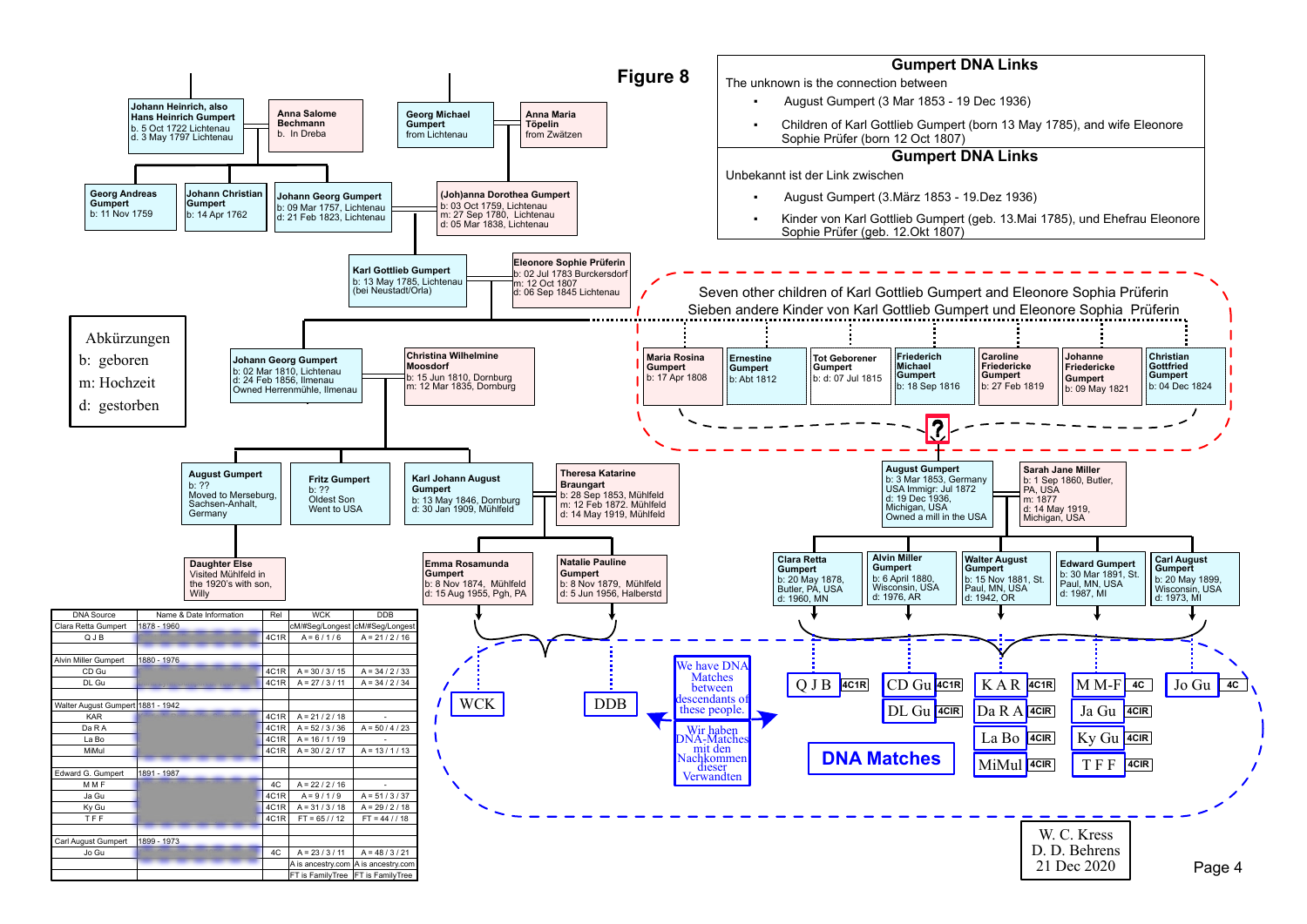# **Figure 9 Children of Karl Gottlieb Gumpert and Eleonore Sophie Prüfer Update Received March 3, 2021**

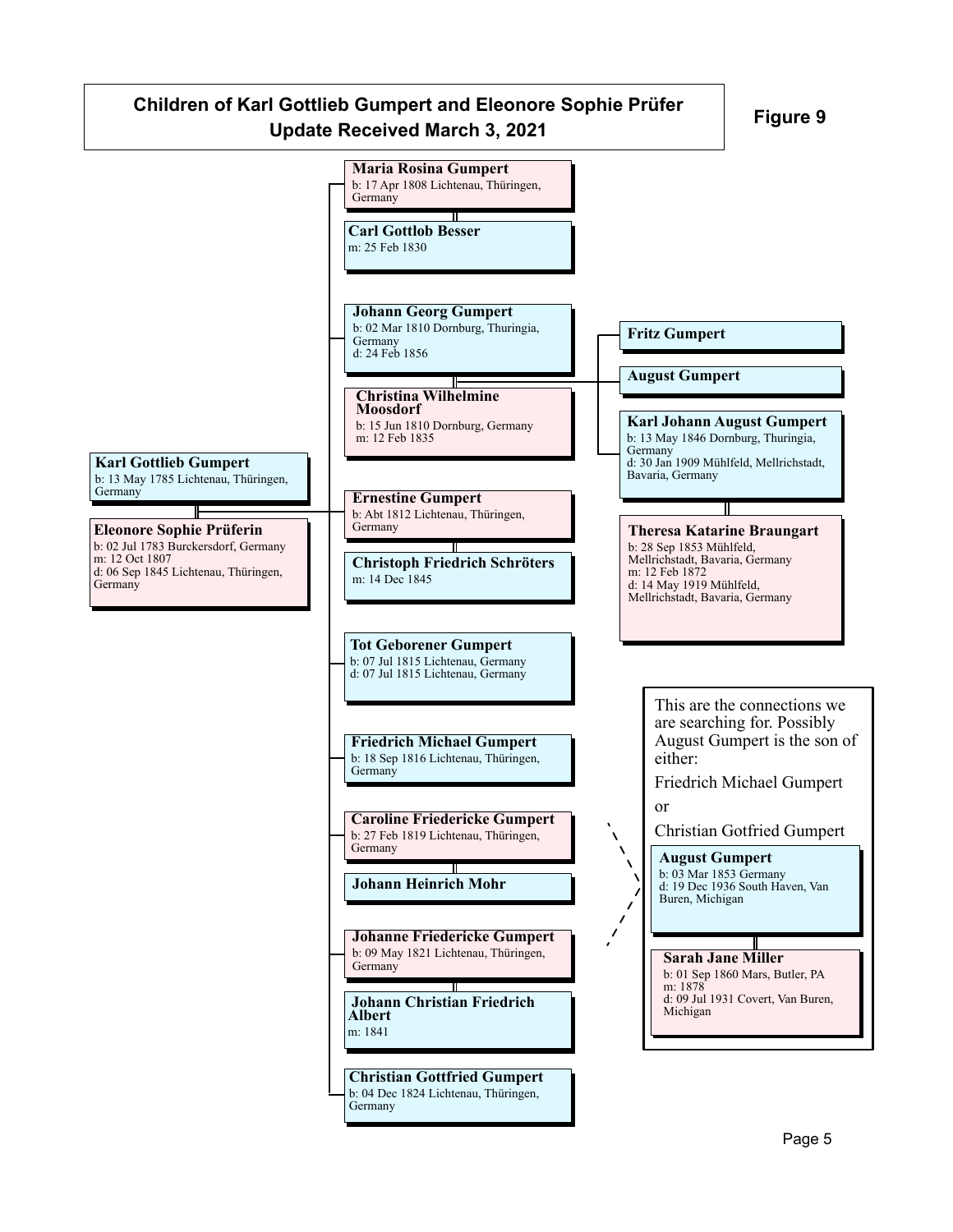## **Figure 10**

# **The Relationship Chart**

# The Shared cM Project – Version 4.0 (March 2020)

| Blaine T. Bettinger<br>CC 4.0 Attribution License   | www.TheGeneticGenealogist.com                                           |                                                  |                                                         | How to read this chart:                            | Relationship                                |                                          | <b>Great-Great-Great-</b><br><b>Grandparent</b>   |                                                        | GGGG-<br><b>Aunt/Uncle</b>        |                                                                                                                                                                                        |                               |
|-----------------------------------------------------|-------------------------------------------------------------------------|--------------------------------------------------|---------------------------------------------------------|----------------------------------------------------|---------------------------------------------|------------------------------------------|---------------------------------------------------|--------------------------------------------------------|-----------------------------------|----------------------------------------------------------------------------------------------------------------------------------------------------------------------------------------|-------------------------------|
|                                                     | Aunt/Uncle<br>Average<br>$1741 +$<br>Range (min-max)<br>$1201 - 2282 +$ |                                                  |                                                         |                                                    |                                             |                                          |                                                   | <b>Great-Great-Grandparent</b>                         |                                   |                                                                                                                                                                                        |                               |
| Half GG-<br><b>Aunt/Uncle</b><br>208<br>$103 - 284$ |                                                                         |                                                  |                                                         | <b>Great-Grandparent</b><br>887<br>$485 - 1486$    |                                             |                                          |                                                   | <b>Great-Great</b><br>Aunt/Uncle<br>420<br>$186 - 713$ | $1C_3R$<br>117<br>$25 - 238$      | 2c3R<br>51<br>$0 - 154$                                                                                                                                                                | Other<br>Relationships        |
| Half 1C2R<br>125<br>$16 - 269$                      | <b>Half Great-</b><br><b>Aunt/Uncle</b><br>431<br>$184 - 668$           |                                                  |                                                         | <b>Grandparent</b><br>1754<br>$984 - 2462$         |                                             |                                          | Great<br><b>Aunt/Uncle</b><br>850<br>$330 - 1467$ | 1C2R<br>221<br>$33 - 471$                              | 2c2R<br>71<br>$0 - 244$           | 3C2R<br>36<br>$0 - 166$                                                                                                                                                                | 6C<br>18<br>$0 - 71$          |
| Half 2c1R<br>66<br>$0 - 190$                        | Half 1C1R<br>224<br>$62 - 469$                                          | Half<br><b>Aunt/Uncle</b><br>871<br>$492 - 1315$ |                                                         | Parent<br>3485<br>2376 - 3720                      |                                             | <b>Aunt/Uncle</b><br>1741<br>1201 - 2282 | 1C1R<br>433<br>$102 - 980$                        | 2c1R<br>122<br>$14 - 353$                              | 3C1R<br>48<br>$0 - 192$           | 4C1R<br>28<br>$0 - 126$                                                                                                                                                                | $6C_1R$<br>15<br>$0 - 56$     |
| Half 3c<br>48<br>$0 - 168$                          | Half <sub>2c</sub><br>120<br>$10 - 325$                                 | Half 1C<br>449<br>$156 - 979$                    | <b>Half-Sibling</b><br>1759<br>$1160 - 2436$            | <b>Sibling</b><br>2613<br>$1613 - 3488$            | <b>SELF</b>                                 | 1 <sub>C</sub><br>866<br>$396 - 1397$    | 2c<br>229<br>$41 - 592$                           | 3 <sub>c</sub><br>73<br>$0 - 234$                      | 4 <sup>c</sup><br>35<br>$0 - 139$ | 5 <sub>c</sub><br>25<br>$0 - 117$                                                                                                                                                      | 6C2R<br>13<br>$0 - 45$        |
| Half 3c1R<br>37<br>$0 - 139$                        | Half 2c1R<br>66<br>$0 - 190$                                            | Half 1C1R<br>224<br>$62 - 469$                   | Half<br>Niece/Nephew<br>871<br>$492 - 1315$             | Niece/Nephew<br>1740<br>1201 - 2282                | <b>Child</b><br>3487<br>$2376 - 3720$       | 1C1R<br>433<br>$102 - 980$               | 2c1R<br>122<br>$14 - 353$                         | 3C1R<br>48<br>$0 - 192$                                | 4C1R<br>28<br>$0 - 126$           | 5C1R<br>21<br>$o - 8o$                                                                                                                                                                 | $7\mbox{C}$<br>14<br>$0 - 57$ |
| Half 3c2R<br>27<br>$0 - 78$                         | Half 2c2R<br>48<br>$0 - 144$                                            | Half 1C2R<br>125<br>$16 - 269$                   | <b>Half</b> Great<br>Niece/Nephew<br>431<br>$184 - 668$ | Great-<br>Niece/Nephew<br>850<br>$330 - 1467$      | Grandchild<br>1754<br>$984 - 2462$          | 1C2R<br>221<br>$33 - 471$                | 2c2R<br>71<br>$0 - 244$                           | 3C2R<br>36<br>$0 - 166$                                | 4C2R<br>22<br>$0 - 93$            | 5C2R<br>18<br>$0 - 65$                                                                                                                                                                 | 7C1R<br>12<br>$0 - 50$        |
| Half 3c3R                                           | Half 2c3R                                                               | Half 1C3R<br>60<br>$0 - 120$                     | <b>Half GG</b><br>Niece/Nephew<br>208<br>$103 - 284$    | Great-Great-<br>Niece/Nephew<br>420<br>$186 - 713$ | Great-<br>Grandchild<br>887<br>$485 - 1486$ | $1C_3R$<br>117<br>$25 - 238$             | 2c3R<br>51<br>$0 - 154$                           | 3C3R<br>27<br>$0 - 98$                                 | 4C3R<br>19<br>$o - 6o$            | 5C3R<br>13<br>$0 - 30$<br>Minimum was automatically set to 0 cM for relationships more distant than Half 2C, and averages were determined only for submissions in which DNA was shared | <b>8C</b><br>11<br>$0 - 42$   |

NOTE: for this and other charts or diagrams in this document, the minimum was automatically set to "0 cM" for relationships more distant than Half 2C, and averages were determined only for relationships in which DNA was shared.

# **The Shared cM Project, Version 4.0 (March 2020)**

Blaine T. Bettinger, Ph.D., J.D.

The Shared cM Project - http://thegeneticgenealogist.com/2015/05/29/the-shared-cm-project/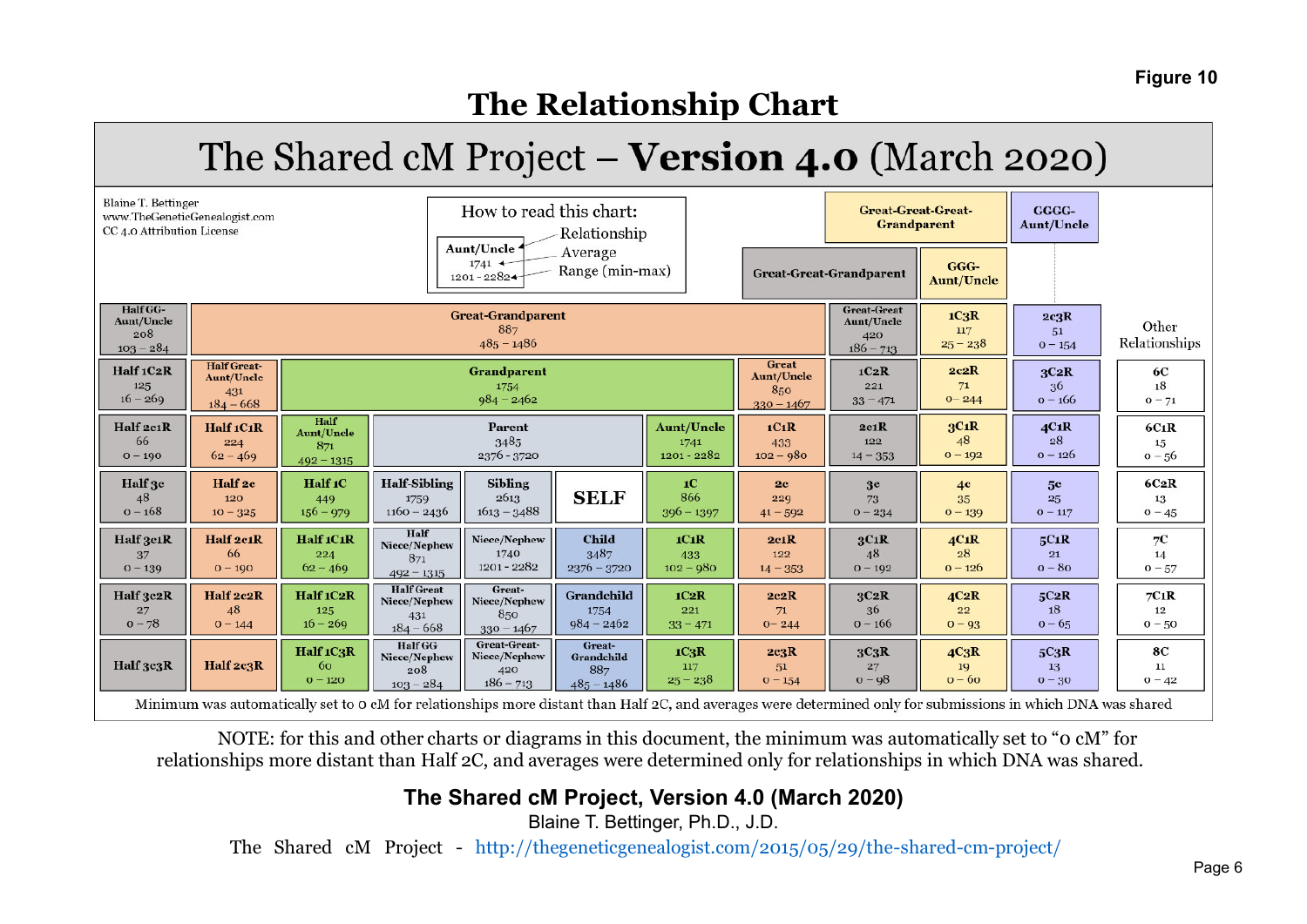# **The Shared cM Project, Version 4.0 (March 2020)**

Blaine T. Bettinger, Ph.D., J.D.

**Figure 11**

The Shared cM Project - http://thegeneticgenealogist.com/2015/05/29/the-shared-cm-project/

| Relationship           | $\#$ | Min          | <b>Average</b> | <b>Max</b> | SD        | <b>Histogram</b>                                                                                                                                                                                                                                                                                                                                                                                                                                                            |
|------------------------|------|--------------|----------------|------------|-----------|-----------------------------------------------------------------------------------------------------------------------------------------------------------------------------------------------------------------------------------------------------------------------------------------------------------------------------------------------------------------------------------------------------------------------------------------------------------------------------|
| 4C<br>(Grouping #9)    | 2752 | $\mathbf{0}$ | 35             | 139        | 23        | 700<br>579 582<br>600<br>The number at the top of each bar is<br>the total number of data entries for<br>500<br>433<br>each interval (see "bin," below). For<br>example, 148 data entries are in the<br>400<br>330<br>interval of 61 to 70 cM.<br>300<br>245<br>222<br>200<br>148<br>78<br>100<br>42<br>44<br>19<br>${\bf 20}$<br>6<br>$\mathbf 0$<br>4<br>$\mathbf 0$<br>80<br>${\bf 20}$<br>60<br>70<br>10<br>30<br>40<br>50<br>90<br>100<br>110<br>120<br>130 140<br>150 |
| Relationship           | $\#$ | Min          | <b>Average</b> | <b>Max</b> | <b>SD</b> | Histogram                                                                                                                                                                                                                                                                                                                                                                                                                                                                   |
| 4C1R<br>(Grouping #10) | 2383 | $\mathbf{O}$ | 28             | 126        | 20        | 800<br>671<br>700<br>The number for a bin represents the LARGEST<br>600<br>number for that bin. So "120" means that the bin<br>531<br>comprises data entries from 111 to 120.<br>500<br>400<br>342<br>335<br>300<br>217<br>200<br>133<br>100<br>62<br>34<br>$\frac{18}{1}$<br>$\frac{15}{1}$<br>16<br>$\sqrt{5}$<br>$\overline{4}$<br>${\bf O}$<br>$\mathbf 0$<br>80<br>${\bf 20}$<br>60<br>100<br>10<br>30<br>40<br>50<br>70<br>90<br>110<br>120<br>130<br>140             |